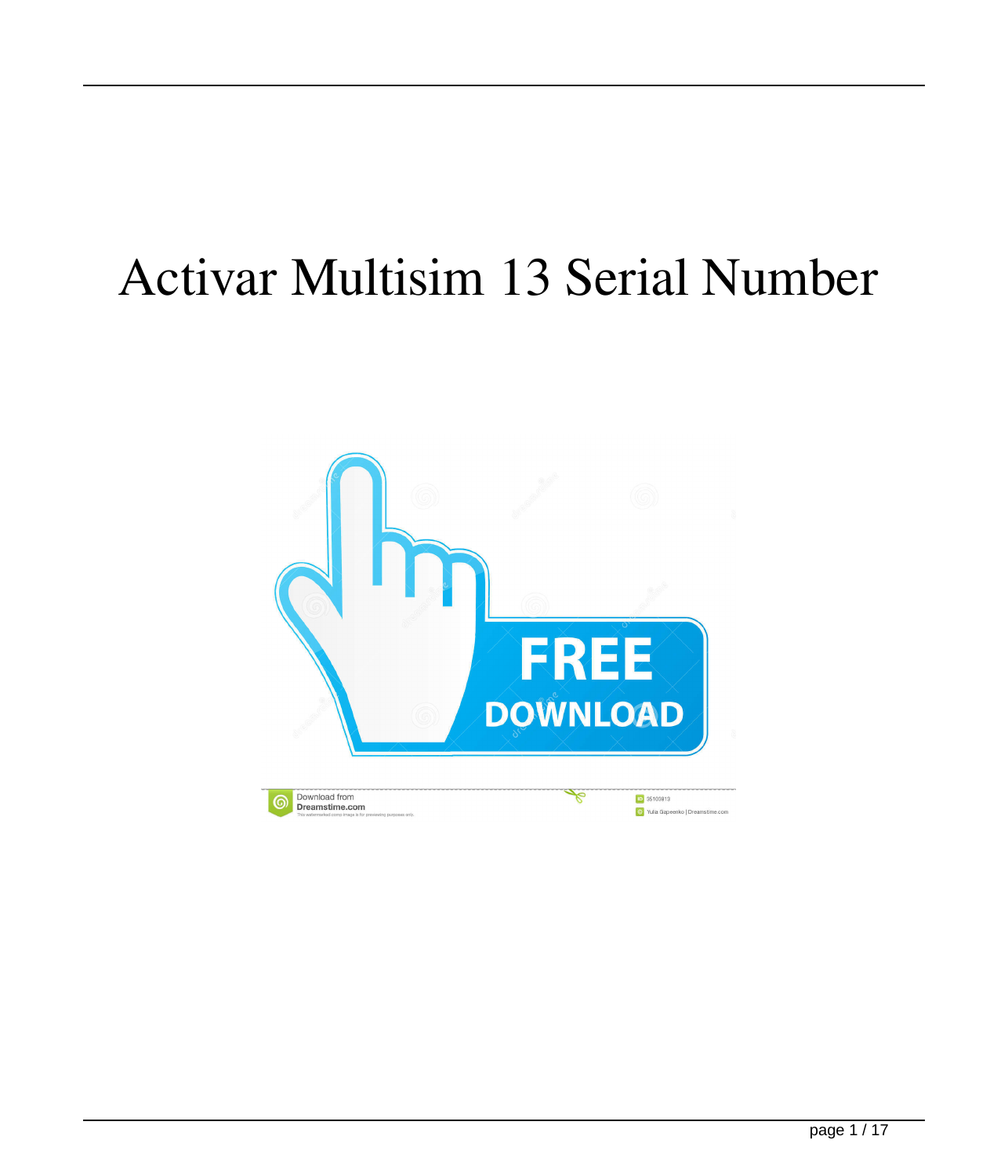Multisim activation code 11.0.1 what is the serial number Multisim activation code 11.0.1 what is the serial number Multisim activation code 11.0.1 Multisim activation code 13 Multisim serial number 13 Multisim activation code 11.0.1 Multisim for Education Activation Code (Serial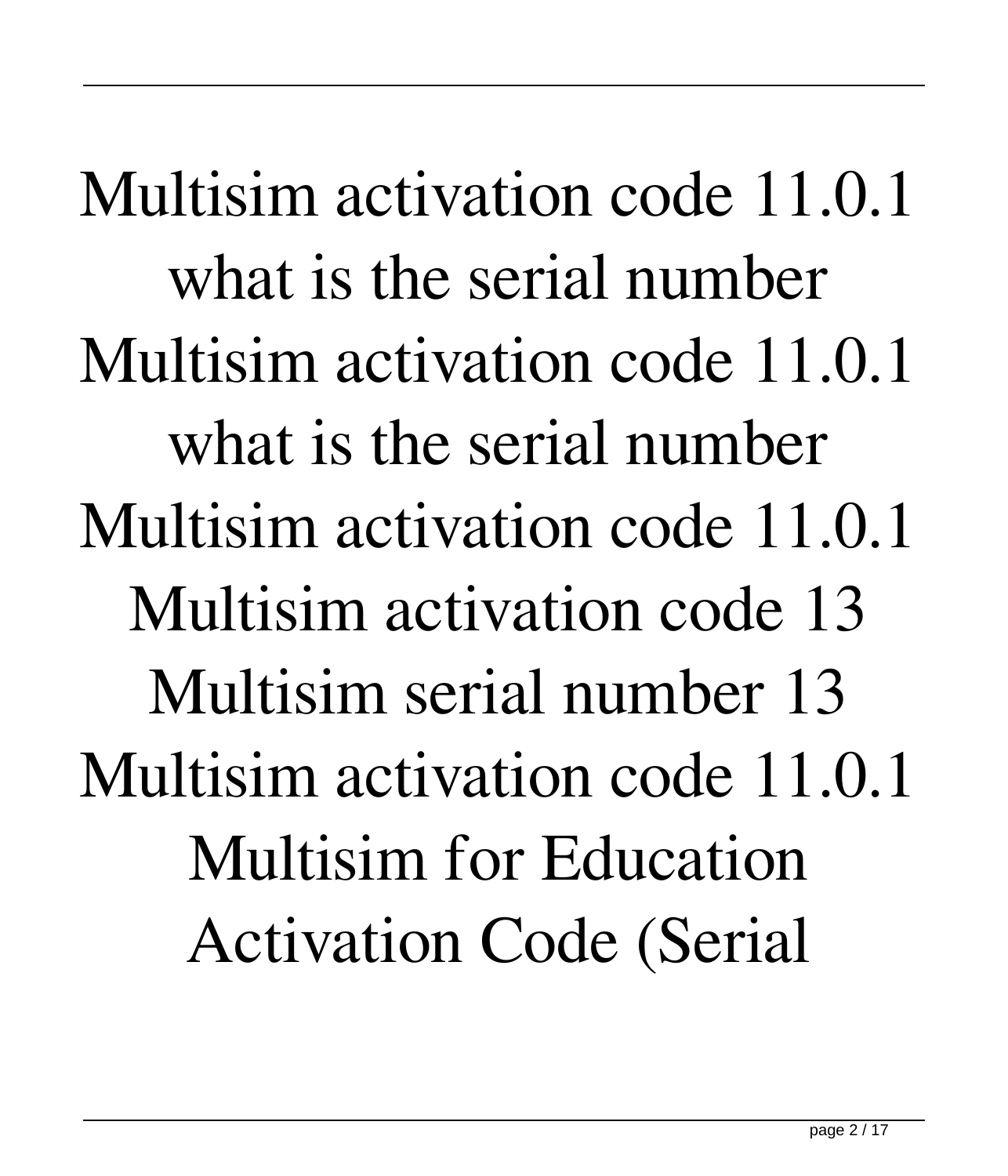Number) Multisim activation code for 13 what is the serial number activar multisim 13 serial number activar multisim 13 serial number for education what is the serial number Multisim Activation Code: serial number Activar Multisim For Educacion: activar multisim 13 serial number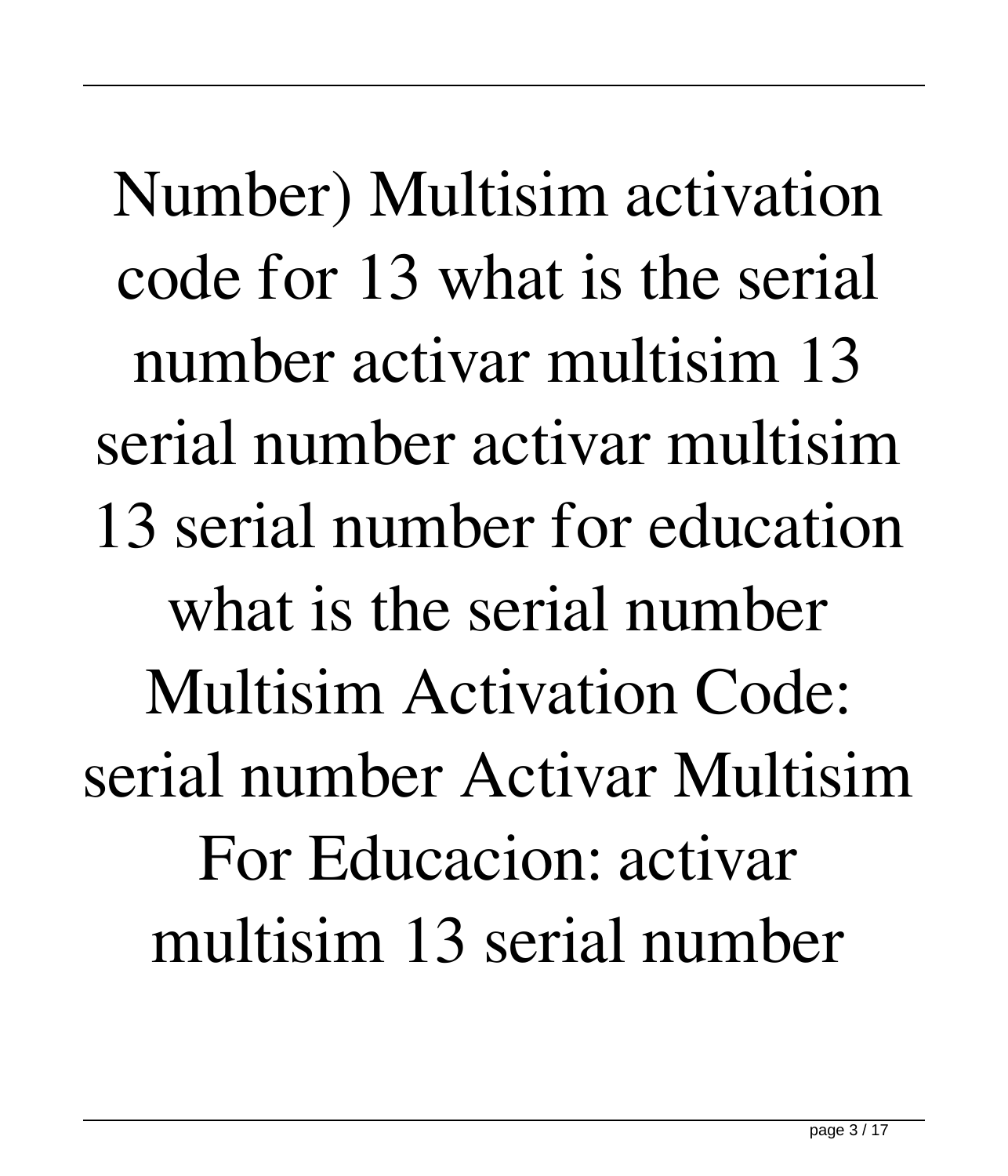activar multisim 13 serial number for education activar multisim 13 serial number activar multisim 13 serial number for education activar multisim 13 serial number activar multisim 13 serial number for education Multisim activation code 13 multisim activation code 13 for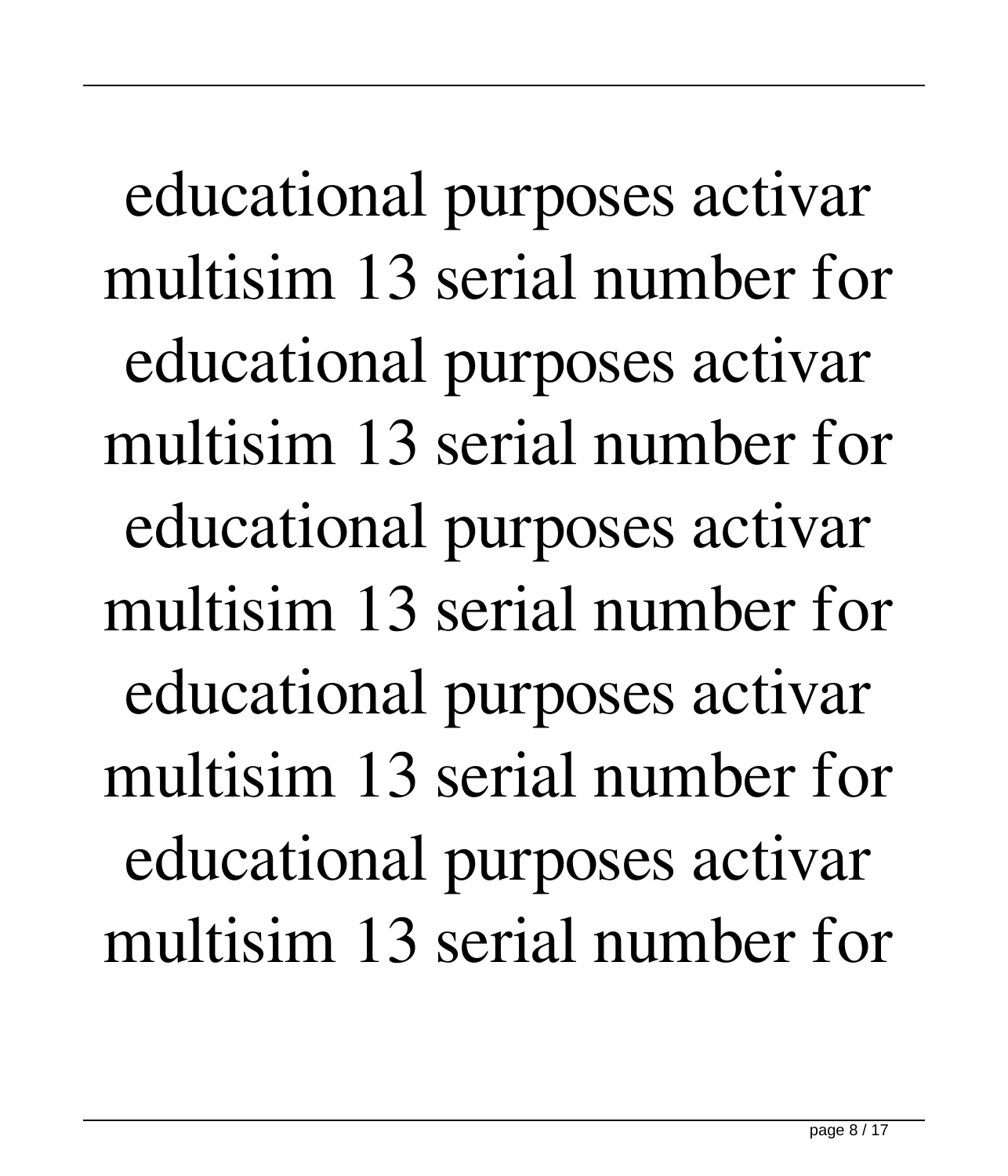educational purposes activar multisim 13 serial number for educational purposes activar multisim 13 serial number for educational purposes activar

Category:Simulation softwareEuphorbia megacantha Euphorbia megacantha is a species of spurge known by the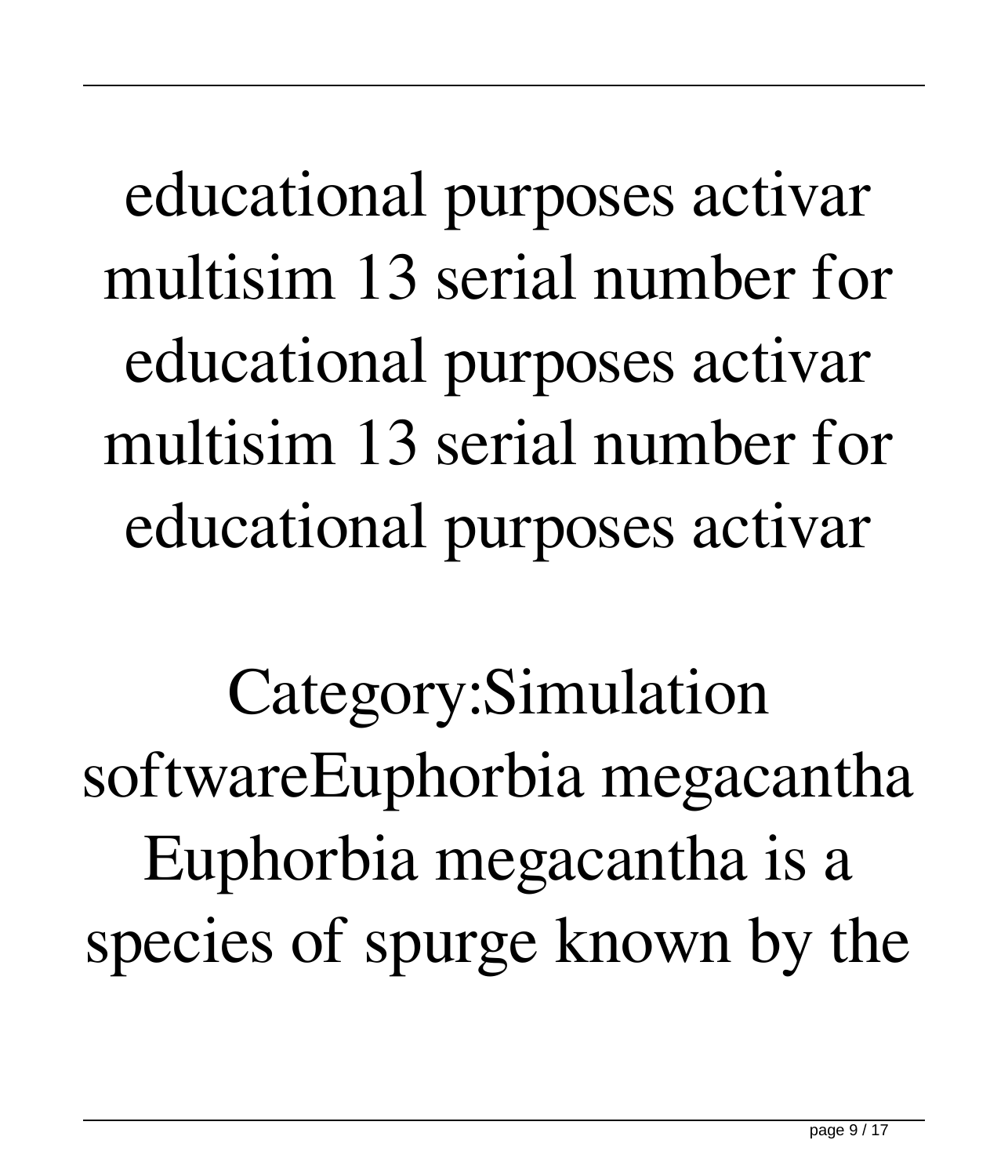common name common bugloss. It is native to Europe and western Asia. It is present in North America, where it is present in scattered occurrences in the wild and grows in disturbed habitat such as roadsides and other open spaces. Description Euphorbia megacantha is a bushy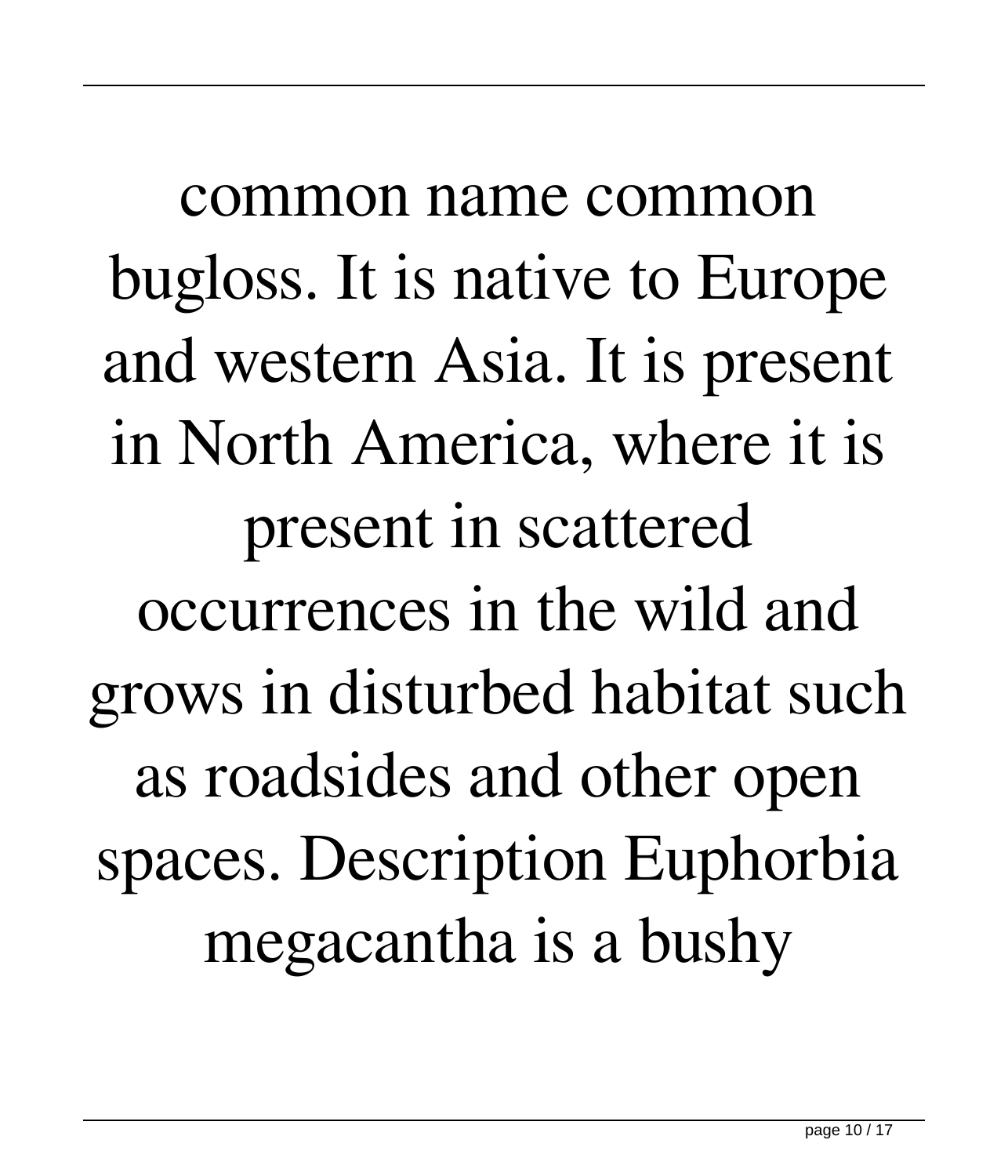perennial herb growing to about 25 centimeters in maximum height. The small branches of this plant are dark green in color, and the leaves and inflorescence are small and pointed. The flower is roughly spherical and under a centimeter wide, and the phylloclades are thinly hairy.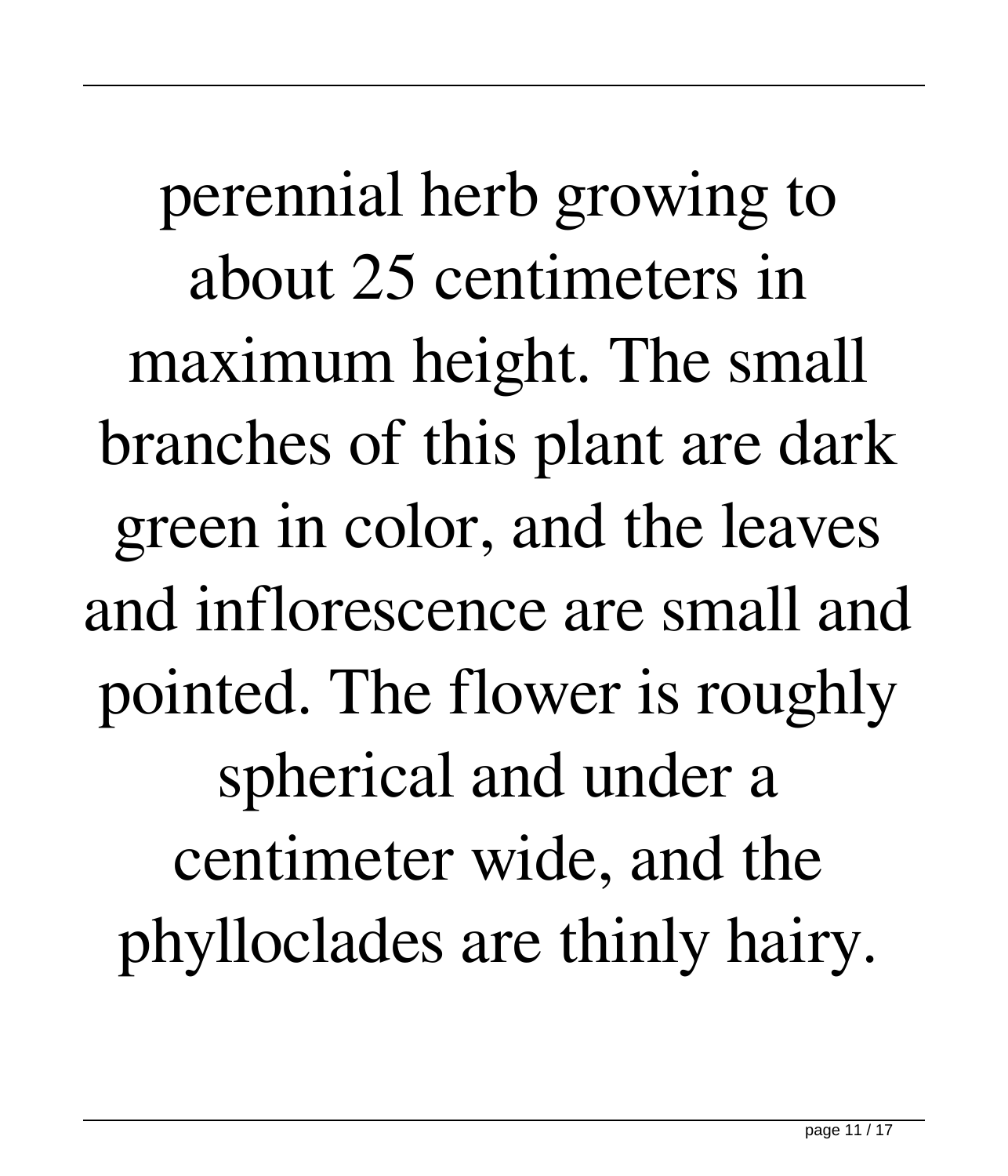Each flower has a calyx of greenish sepals, five lobed, and five pointed greenish yellow petals. The ovary is surrounded by greenish brown sepals which are warty and have basal leaves. External links Jepson Manual Treatment Photo gallery megacantha Category:Flora of Europe Category:Flora of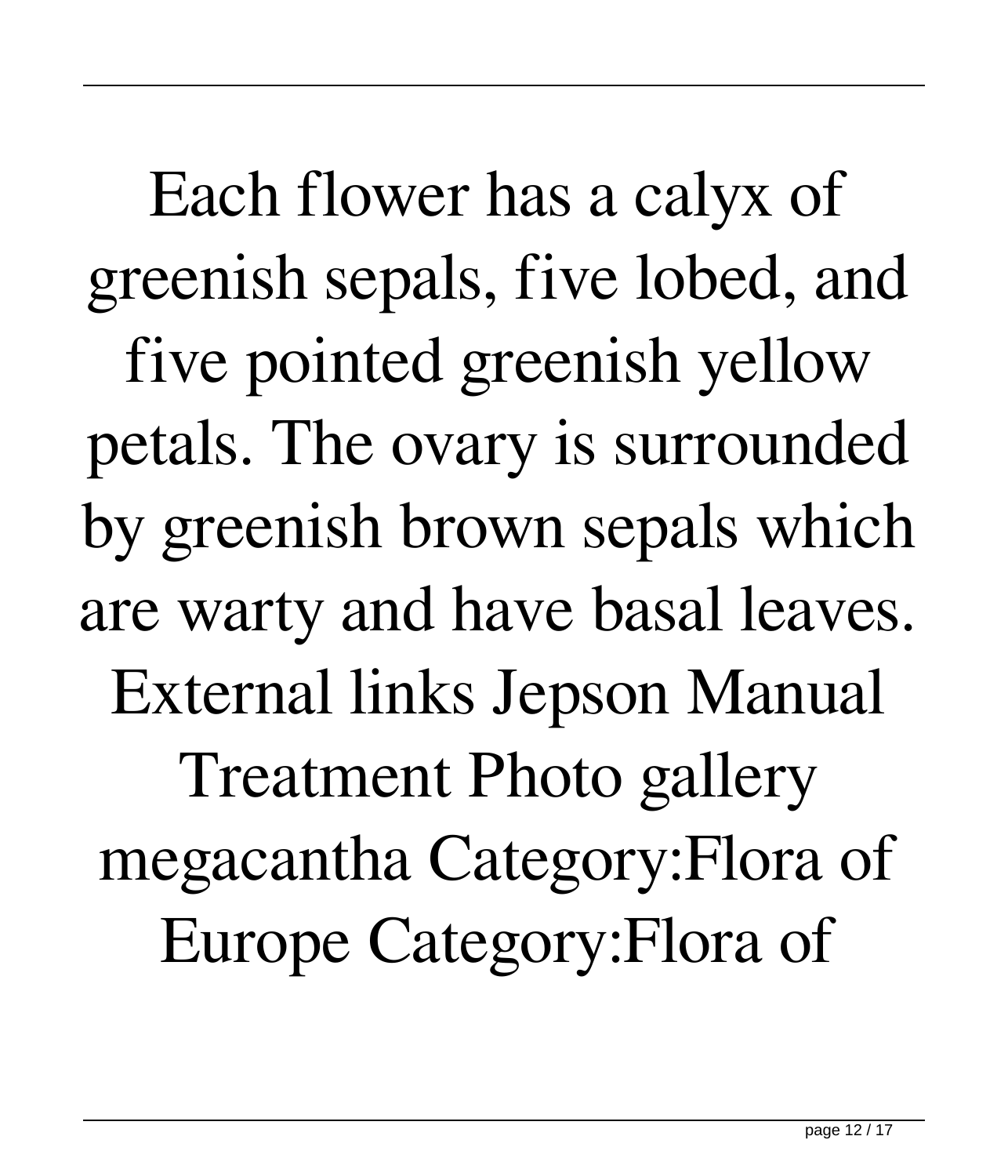Western AsiaState-dependent changes in information processing for specific contrasts in dynamic visual environments. This study investigated the dynamic masking effect (DME) using the time interval contrast sensitivity function (TCSF). The TCSF for background gray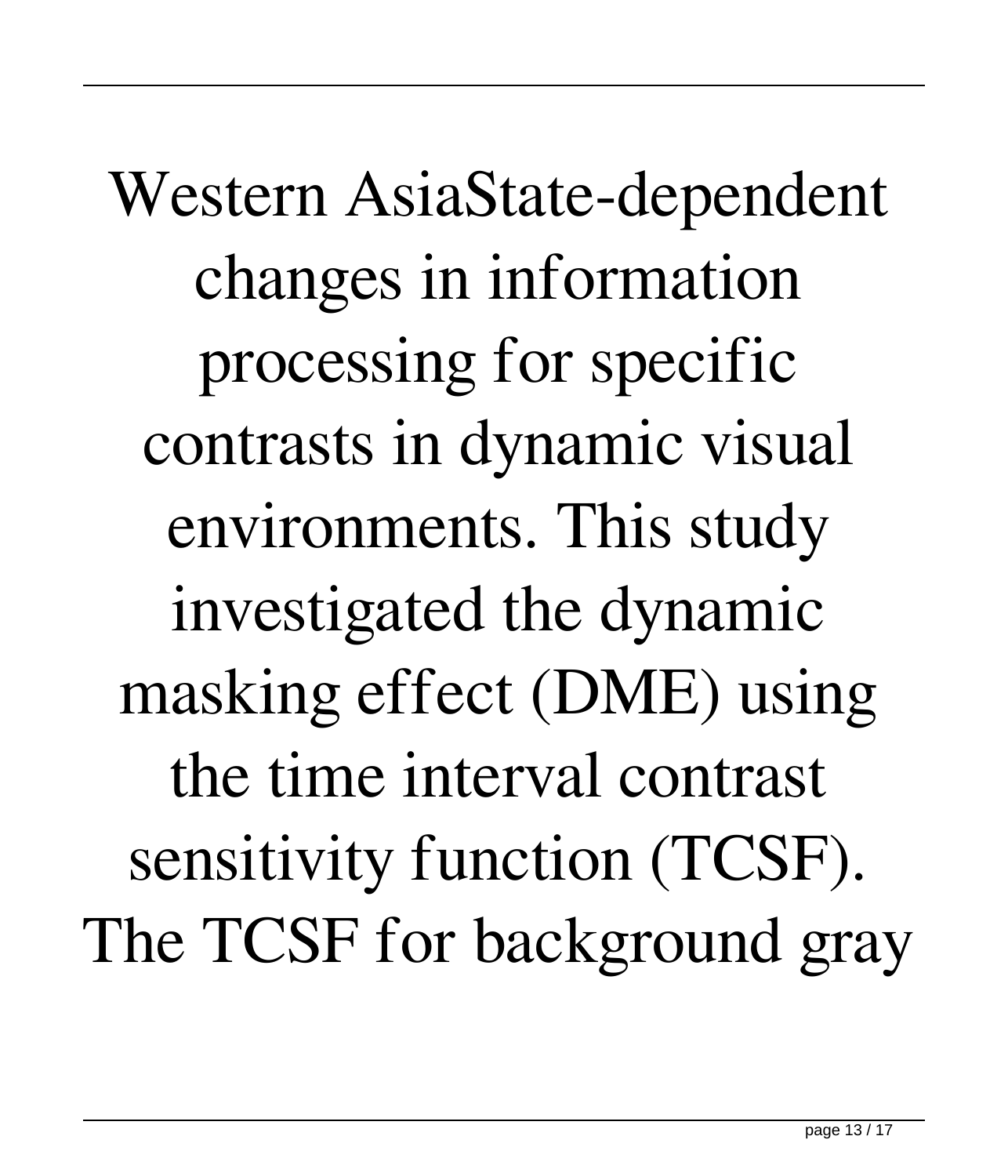and a dynamic, randomly varying, luminance-defined, contrast mask was measured at intervals of 1, 5, 10, and 20 s using a two-alternative, forcedchoice procedure. Stimuli comprised 1.0-deg Gaussianmodulated sinusoids (luminance=4 cd/m2) in a uniform background of black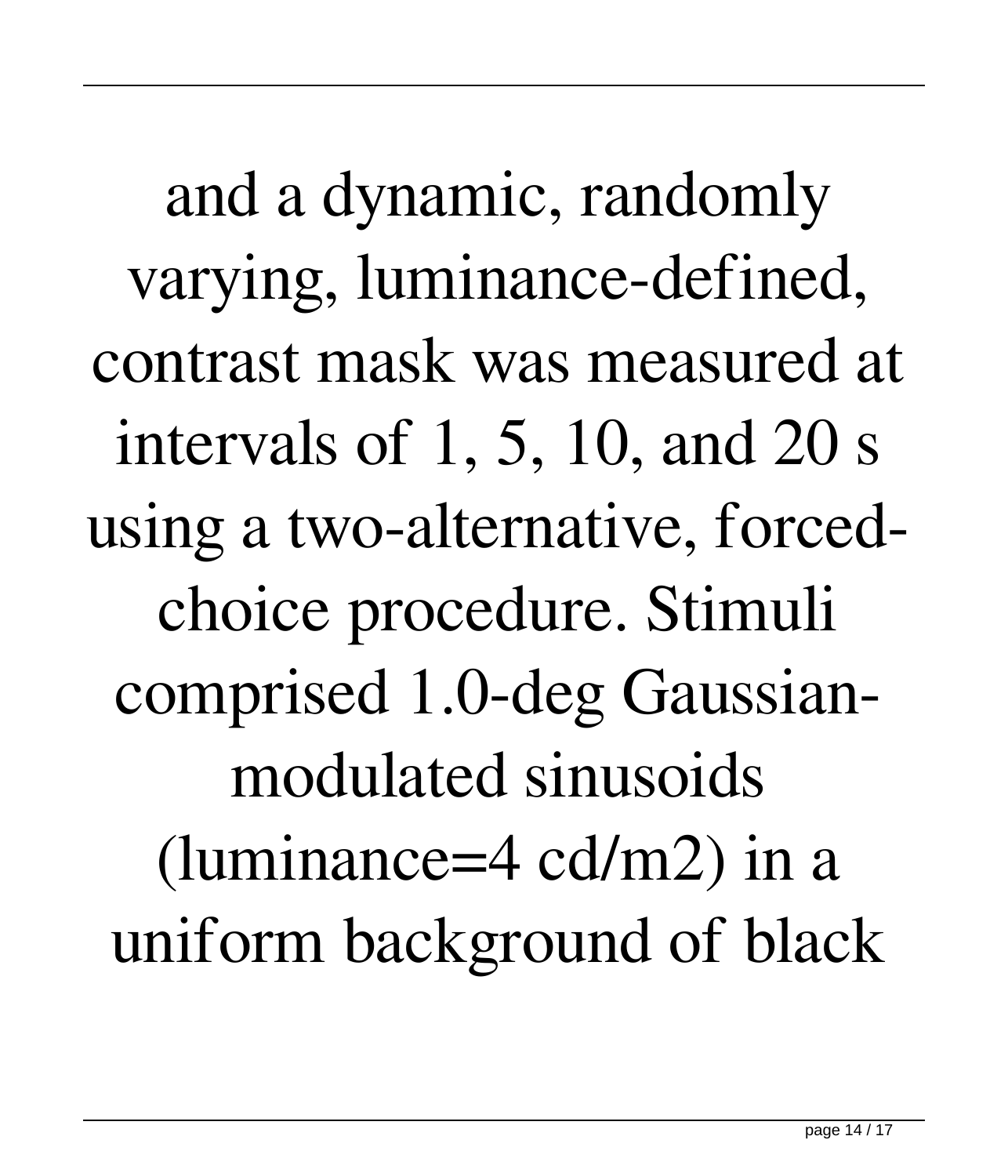(luminance= $-0.3$  cd/m2) on a uniform gray (luminance=-0.1 cd/m2) background. The probability of choosing the target as the brighter of the two stimuli (pT) was manipulated to obtain the TCSF and the flicker fusion frequency (FFF) for several TCSFs, ranging from 0.2 to 1.3 Hz. The results